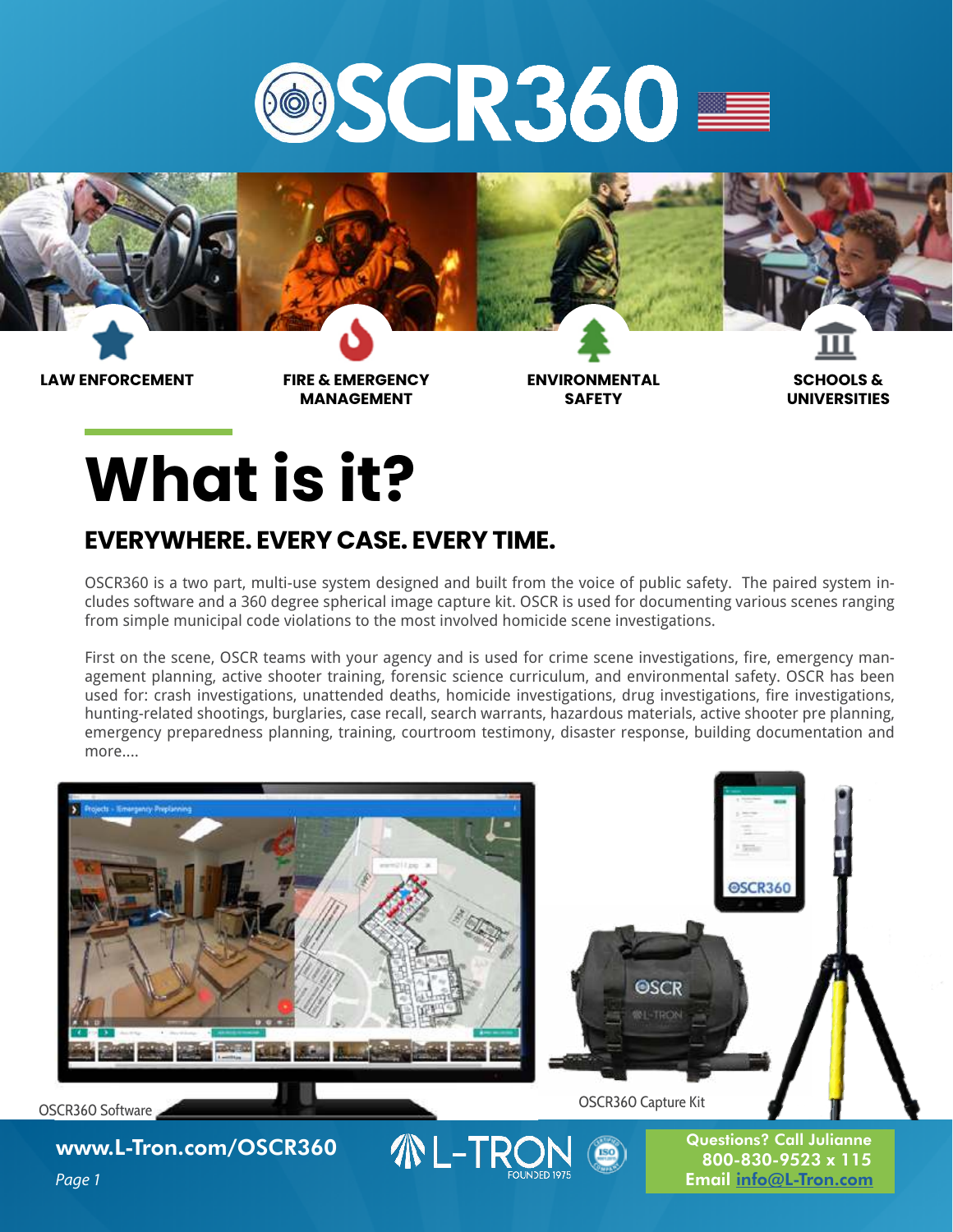

## **How do I use OSCR360?**



#### **360 Image Capture Instant Preview &**

Capture a 360-degree photograph, associated GPS coordinates and cardinal direction (compass) information in under four seconds.

"You can't schedule a homicide or accident. The ability to go out in the sleet or rain and get a clear shot of a scene is huge." - Police Department, Rochester, NY

# @SCR360

### **Software Download Build Your Case**

Instantly preview your photo on scene using the OSCR tablet software. Sync your 360 photographs to the desktop software in two easy steps.

"I'm amazed at how intuitive this is. Put a couple pieces together, take a picture with the tablet. It's just that easy! - Special Agent, NC



Add digital evidence files to your 360 case photos and/ or directly to your OSCR case project/software. Files include: images, pdfs, word documents, videos, audio, gps pings, and more. *"I can take 360s, import blueprints and maps, and then embed all of my inspection and/or FEMA documentation in one project and send it off. Amazing." - Sergeant, FL*

#### **Take a Virtual Tour**

"You've captured the scene exactly the way it looked." - John, Investigator Set the stage for your case by using the 360s as the container. Present a true and accurate walk-through of the scene.

"I thought it [OSCR360] helped consolidate all the information we had to consider and make things clearer." - Juror #9, Rideout Murder Trial



*"I've been doing this for 11 years and your system is the first one I've seen that's designed specifically for crime scenes and all I can think is "FINALLY." Nothing is ever designed for us, we're just an afterthought and this is specific for us. Thank you."* 

*- Lieutenant, Sheriff's Office, NC*

*"This product is just amazing. It's so easy and so fast. It's just amazing."*

*-Supervising Forensic Investigator, Police Department, CA*

## **In 20 States & Counting - OSCR360 Users include:**

- **Alameda County Sheriff's Office, CA**
- **Austin Police Department, TX**
- **Boston Police Department, MA**
- **Cambridge Police Department, MD**
- **Orange County Sheriff, FL**
- **Sacramento Police Department, CA**
- **Scranton Police Department, PA**

#### [www.L-Tron.com/OSCR360](https://www.l-tron.com/oscr360)

- **Henry C. Lee Institute of Forensic Science, CT**
- **Rochester Institute of Technology, NY**
- **University of Maryland, MD**
- **Chaminade University of Honolulu, HI**
- **Genesee Community College, NY**
- **Sacramento Fire Department, CA**



- **Ohio State Fire Marshal, OH**
- **Camden County Fire Marshal, NJ**
- **Virgina Department of Game and Inland Fisheries, VA**
- **New York State DEC**

**[Click for more OSCR360 users.](https://www.l-tron.com/oscr-is-traveling-the-country) OSCR Referral list available upon request.**

> Questions? Call Julianne 800-830-9523 x 115 Email [info@L-Tron.com](mailto:info@L-Tron.com)

Page 2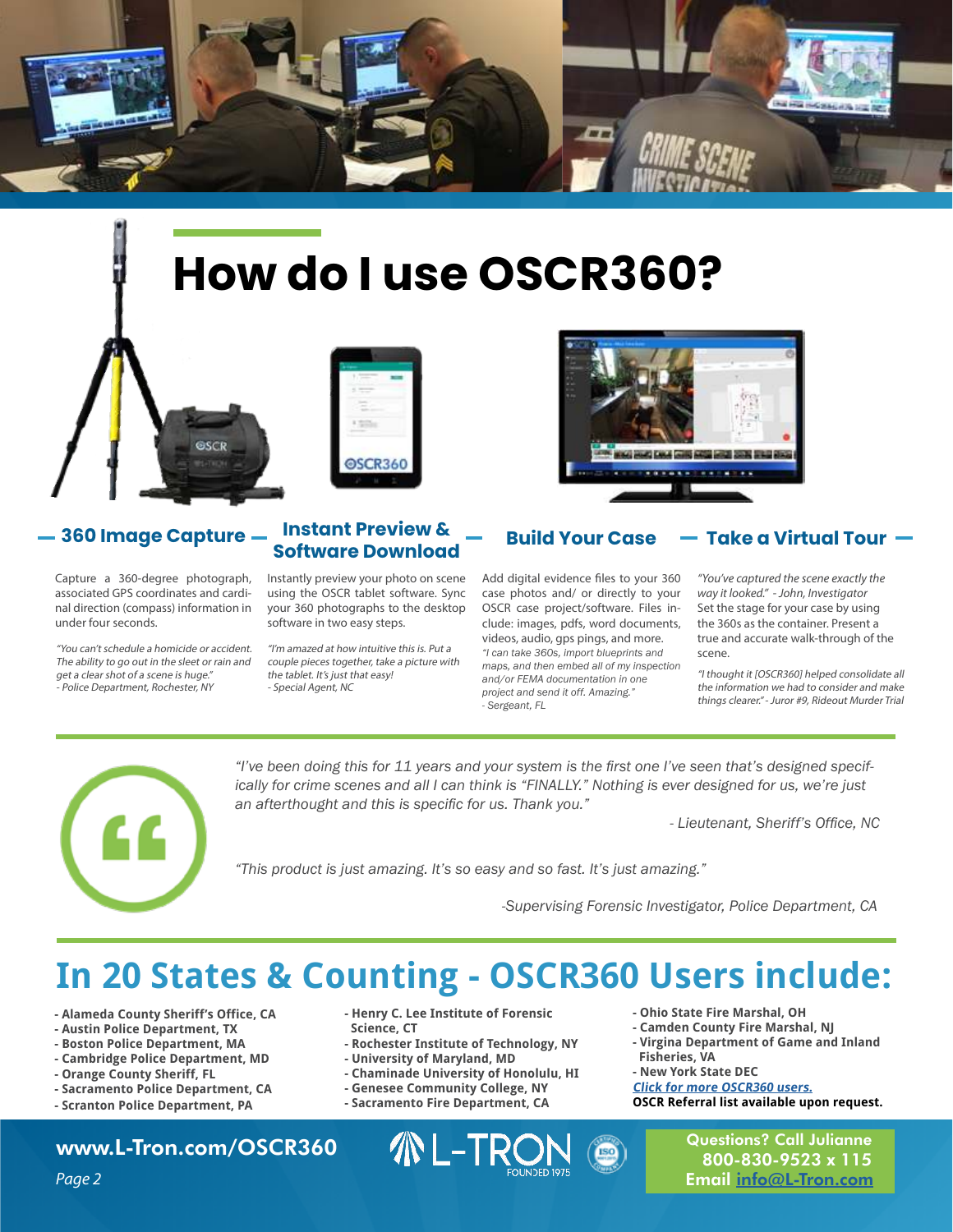

## **Your Voice -First Responder Uses**



#### **LAW ENFORCEMENT**

Bettendorf Police Dept., IA - Using OSCR360 for accident investigations to help clear roadways in their city more rapidly.

Richmond Police Dept., KY - Impressed with the ease of use of the OSCR360 software and how quickly they are able to document crime scenes.

York Poquoson Sheriff's Office, VA - Documenting a homicide scene, straight out of the box.



NYS DEC - OSCR assisted the New York State Department of Environmental Conservation on a hunting related shooting incident. OSCR was used to document the whole scene and then used to show the story of the case in grand jury.



#### **SCHOOLS & UNIVERSITIES**

Henry C. Lee Institute of Criminal Justice and Forensic Science, CT - OSCR360 is being used for instructional use in its college-level forensics curriculum.

"Dr. Henry Lee is always looking at new technology. This system looked to be useful for investigations and an affordable price. Something we could use in our courses here at the institute – primarily for training." - Steve Shiner, Director of Training, University of New Haven, Henry C. Lee Institute of Forensic Science

[Hamilton - Fulton - Montgomery - BOCES, NY](https://www.hfmboces.org/hfm-career-and-technical-center-photographic-resources-to-aid-local-police/) - Their Criminal Justice program purchased OSCR and is sharing the system with local Law Enforcement agencies.



#### **ENVIRONMENTAL SAFETY**  $\left\{\right.$  **FIRE & EMERGENCY MANAGEMENT**

Sacramento Fire Dept., CA - Using OSCR to capture an overall scene or incident. The user interface is easy to use. It's easy to setup and portable. It allows you to testify and immerse your audience or the jury into the crime scene.

**Watch user videos: [www.L-Tron.com/OSCRvideos](http://www.L-Tron.com/OSCRvideos)**

## **How much does OSCR cost?**

A single standard OSCR360 capture kit with (1) desktop license starts under \$10k.

Accessories, such as a 27ft tripod, and additional licenses are offered for an additional cost.

#### **20+ Funding Options Include:**

- Grants
- Budgets
- Forfeiture Funds
- First-in-State discounts are available. Make sure you ask us about this!



**ML-TRON** 

*"I've been looking at the laser scanners but they're so expensive. Our chief and I agree, it's not worth the cost for the few things we'd use it on. But this [OSCR] we would use this daily. We're going to get this." - Law Enforcement Agency, MI*

*"We've been evaluating multiple systems and I feel like yours is the biggest and best bang for your buck. The price point is right, the camera and the software. You just get so much more for the perfect price. I've been doing this for 11 years and your system is the first one I've seen that's designed specifically for crime scenes and all I can think is "FINALLY". Nothing is ever designed for us, we're just an afterthought and this is specific for us. Thank you."*

*-Lieutenant, Sheriff's Office, NC*

Questions? Call Julianne 800-830-9523 x 115 Email [info@L-Tron.com](mailto:info@L-Tron.com)

[www.L-Tron.com/OSCR360](https://www.l-tron.com/oscr360)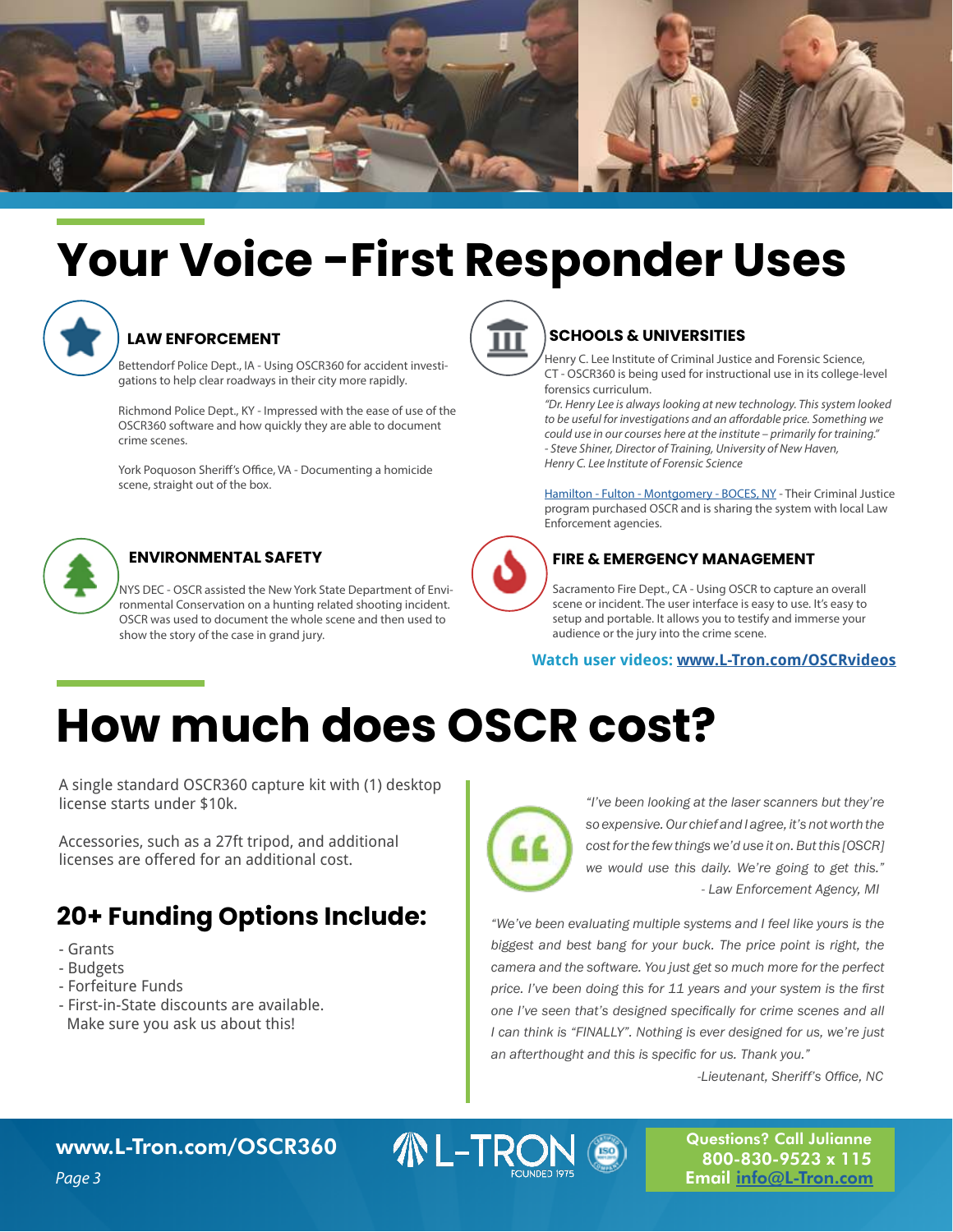## WAYS TO FUND YOUR @SCR360

## FIRST - IN - STATE DISCOUNT

T



#### Technology Leaders

Interested in being the first Agency in your state to purchase OSCR?

Become a champion & receive discounts off your purchase.



### Share OSCR360

Share OSCR between your Fire Agency, Attorney's Office, Emergency Management Office and more.



capture kit and desktop software.

Interest Free Monthly

Pricing Options

*OSCR360 starts under 10k.* Questions? Exclusive offers from L-Tron *OSCR360 starts under 10k.*<br><sup>\*Computer/monitor not included</sup> [Call Juli 800-830-9523 x115](tel:8008309523)

#### Call us with questions or for more information.

MONTHLY

 $\sqrt{2}$ 

PRICING

OPTIONS

## Criminal Justice, Forensic Science Programs

**EDUCATIONAL DISCOUNT** 

Add OSCR360 to your Criminal Justice or Forensic Science curriculum. Receive educational discounts on OSCR360.

\*The Henry C. Lee Institute of Forensic Science was the first University to purchase OSCR360

# **BUY**

Team Up

**GROUP** 



Team up to 'group buy' OSCR and take advantage of L-Tron's quantity discounts.

#### <www.L-Tron.com/OSCR360> *Page 4*

L-TR

Call [Juli 800-830-9523 x115](tel:8008309523) [info@L-Tron.com](mailto:info@L-Tron.com)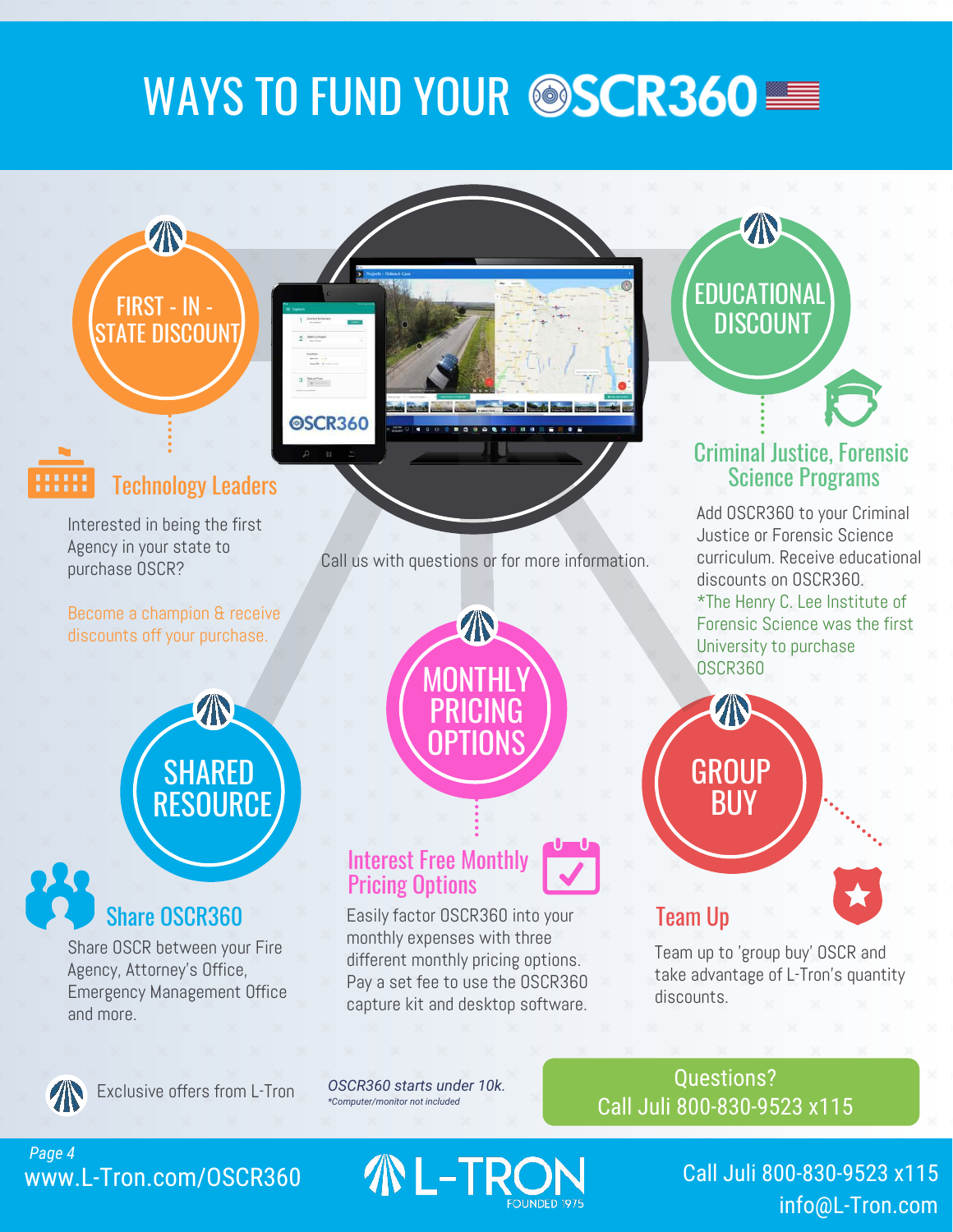## More Ways to Fund Your @SCR360

## OUTSIDE YOUR AGENCY



[Call Juli 800-830-9523 x115](tel:8008309523)

[info@L-Tron.com](mailto:info@L-Tron.com)